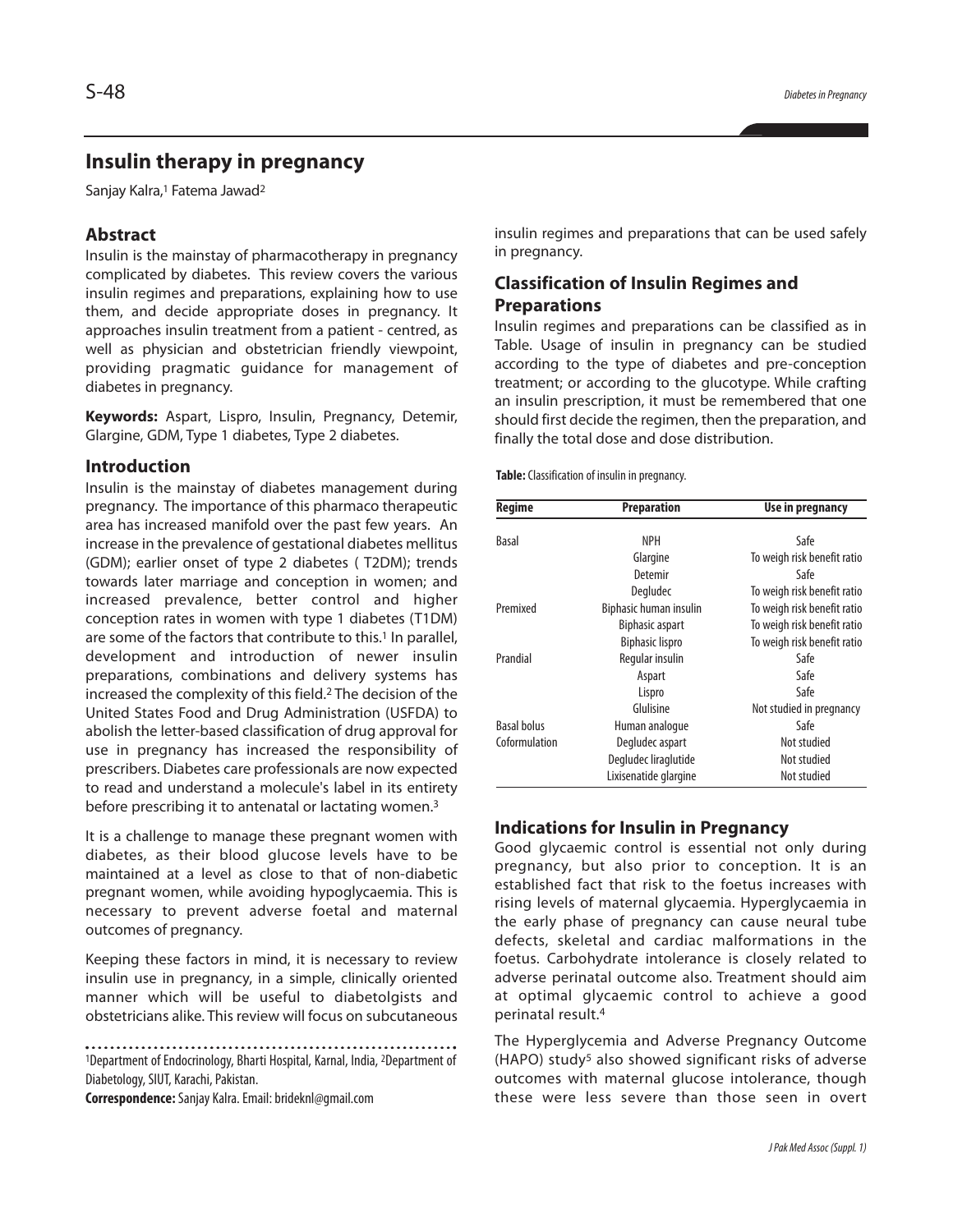diabetes mellitus. Insulin is therefore necessary in women with Type 1, Type 2 and Gestational Diabetes Mellitus.

Prophylactic Insulin in GDM has been used by some researchers, who have used risk assessment of foetal growth to inform insulin therapy. The easy availability of obstetrical ultrasound allows assessment of foetal growth by measurement of foetal abdominal circumference. Ute Schaefer-Graf et. al<sup>6</sup> report the results of their study on women with GDM, divided in two groups. Group 1 required insulin for hyperglycaemia and Group 2 was started on insulin when the 75th percentile of the abdominal circumference was exceeded before 36 weeks of gestation irrespective of the glycaemic levels remaining in the acceptable levels. The target blood glucose levels were <80 mg/dl (fasting) and <110 mg/dl (2 hour postprandial). No infant was born Small for Gestational Age or Large for Gestational Age or was transferred to NICU in Group 2. The study concluded that management with insulin based on foetal growth had the same perinatal outcome as that of the group with good glycaemic control. There was no episode of severe hypoglycaemia in this group.

# **Glucotype or Glucose Mapping**

Insulin regimen choice is based upon what we term the 'glucotype,' 'glucogram' or 'glucose map'. Glucose mapping describes not only the overall severity of hyperglycemia [as judged by HbA1c], but also the relative contribution of fasting and postprandial glycaemia, at different times of the day. Numerical parameters to help bring objectivity to this subjective process have been described earlier.7 The glucotype, or the pattern of glycaemia, informs the choice of insulin regimes. The glucotype includes the level of fasting glycaemia, postprandial glycaemia, and overall glucose control (HbA1c), and glycemic variability.

Women with a relatively high fasting glucose, and low postprandial excursion, may be managed with a single dose of basal insulin. Such a situation may be found in some women with T2DM, but is rare in GDM. Women with high postprandial values and normal or near normal fasting glucose will require bolus coverage using human regular insulin, aspart or lispro. Such a glucotype is frequently encountered in GDM, which is characterized by impaired glucose tolerance, but not impaired fasting glucose. Those with both fasting and postprandial hyperglycaemia will benefit from intensive or basal-bolus coverage. In select cases, premixed insulin may be used to provide comprehensive glycemic control in a convenient, less intrusive manner.

# **Human vs Analogue Insulin**

Insulin preparations available can be classified as human or analogue insulin.<sup>8</sup> Insulin analogues are frequently being used in pregnancy now, instead of human insulin. Rapid acting insulin analogues are preferred over regular human insulin in pregnancy. The analogues are superior to human insulin in terms of hypoglycaemia risk, while being equally effective. Analogues are rapidly absorbed from the injection site, attain a faster peak, higher concentration, and have shorter duration of action.

Insulins lispro, aspart and detemir are safe in pregnant women with type 1 diabetes. Correspondingly, they were reclassified for the treatment of pregnant women with diabetes from category C to category B. For insulin glargine use in pregnancy, most studies are small and retrospective. Yet, no major safety concerns are reported. Insulin glulisine and degludec have not been studied in pregnancy. <sup>9</sup> More data, specifically for their use in pregnancies complicated by gestational diabetes or type 2 diabetes, is needed.

An extensive analysis of 29 studies included data on 1286 foetuses exposed to short-acting insulin analogues (compared to 1089 exposed to human insulin), and 768 foetuses exposed to long-acting insulin analogues (compared to 685 exposed to Neutral Protamine Hagedorn insulin). The congenital anomaly rate was 4.84% and 4.29% among the foetuses of mothers using lispro and aspart. For glargine and detemir, the congenital anomaly rate was 2.86% and 3.47%, respectively. No statistically significant difference in the congenital anomaly rate among foetuses exposed to insulin analogues (lispro, aspart, glargine or detemir) was found as compared with those exposed to human insulin. 10

### **Dose Distribution**

The total daily dose, and distribution among various doses, is done based upon individual glucose mapping. In general, person with type1 diabetes and type 2 diabetes will experience an increase in insulin requirements during pregnancy, especially in the 2nd and early 3rd trimester. Requirements may fall in the 1st trimester, because of reduced intake. Administration of antenatal corticosteroid therapy (ACS) will necessitate a spike in insulin requirement. <sup>11</sup> Though this is highly variable, an increase of 30% in dose for 5 days can be anticipated after ACS.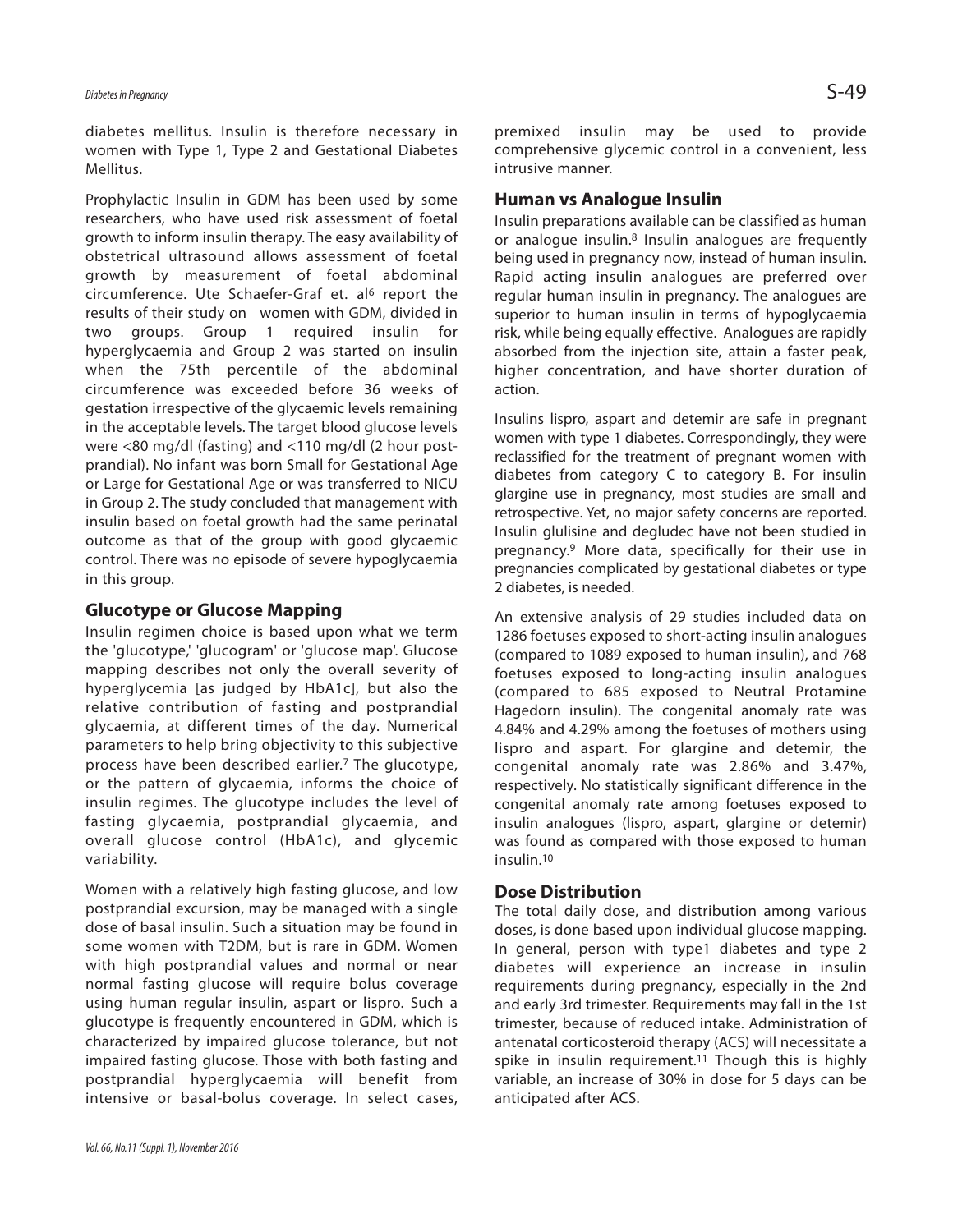One should start low and go slow while initiating insulin in GDM. A safe method of calculating initial dose would be to begin 0.1-0.2 U/kg body weight. If basal insulin is used (which is not so frequent), the entire dose will be given as one dose, or divided into two equal doses. A premixed human insulin regime will be prescribed as two thirds dose before breakfast and one thirds before dinner. Premixed insulin analogues, of used, are initiated in a 50:50 or 60:40 dose distribution. At times, a heteromix regime (e.g., BI Asp 50 or lispro 50:50 with breakfast, and BI ASP 30 or lispro 25:75 with dinner) can be used. Here too, the distribution is 50: 50 or 60:40. If a basal - bolus regime is initiated, a pragmatic dose distribution would be 20:20:20 (bolus) and 40 (basal).

In all cases, frequent glucose monitoring is mandatory for appropriate adjustment of dose and dose distribution.

# **Type of Diabetes**

# **Type 1 diabetes**

Women of child bearing age with type 1 diabetes, who are planning conception, should ideally be on basal bolus therapy. <sup>12</sup> The bolus component may be regular insulin, aspart or lispro: all are studied in subjects with pregnancy. Glulisine has not been studied in pregnancy. The basal component should ideally be NPH insulin or detemir. While no randomized controlled trials have been done on glargine in pregnancy, there are ample case reports of its safety during this period. Degludec has not been studied in women with pregnancy. It may be prescribed, after shared and informed decision making, to women who are unable to achieve fasting glycemic control with any other basal insulin preparation.

Women with type 1 diabetes who happen to be on premixed insulin based regimes should be switched to intensive regimes as part of preconception management. This interchange should be accompanied by an explanation of the physiological need for this.

# **Type 2 Diabetes**

Women with type 2 diabetes should be initiated on basal bolus insulin regime in the preconception period, using preparations that are approved for use in pregnancy. There may be some women who wish to avoid frequent injections: such patients may be given an option of premixed insulin, while counseling them in detail about the risk; benefit ratio. 13

Women with T2DM who present after having conceived on oral drugs, should preferably be switched to insulin therapy, using appropriate preparations, described above.

# **Gestational Diabetes Mellitus (GDM)**

GDM, by definition, is diagnosed or identified during pregnancy. While the initial management consists of lifestyle modification, including medical nutrition therapy (MNT), insulin will be required in a significant proportion of patients, and is safer than other options such as glyburide. <sup>14</sup> The majority if patients who are initially prescribed metformin will also need insulin therapy at some time during pregnancy. 15

Insulin should be initiated immediately in women with severe hyperglycemia, symptoms of hyperglycemia, ketosis or ketoacidosis, evidence of foeto-maternal compromise, (e.g., hydramnios, intrauterine growth retardation, significantly large-for-gestational age foetus). 16

In women with relatively mild hyperglycemia, a trial of MNT may be given for a few days. The choice of insulin remains the same as in T1DM or T2DM. Women with GDM require relatively lower doses of insulin, especially for fasting control.

### **Summary**

Basic understanding of the pathophysiology of diabetes in pregnancy, and pharmacology of insulin preparations, allows one to craft appropriate insulin therapy. A pragmatic prescription is one which matches pathophysiology requirement with pharmacological effect, to achieve maximal efficacy and safety.

### **References**

- 1. Mahtab H, Pathan M, Ahmed T, Bajaj S, Sahay R, Raza S A, et al. The Dhaka Declaration 2015. Indian J Endocr Metab 2015; 19:441-2
- 2. Bhutani G, Kalra S. Posology of insulins: A review of standard textbooks and product inserts. Indian J Endocr Metab 2015; 19:625-9
- 3. Pregnancy and Lactation Labeling (Drugs) Final Rule. Available at: http://www.fda.gov/Drugs/DevelopmentApprovalProcess/Devel opmentResources/Labeling/ucm093307.html. Last accessed on 13 June 2016.
- 4. Coustan DR, Carpenter MW. The diagnosis of Gestational Diabetes. Diabetes Care.1998; 21 (Suppl 2) B5-B8
- 5. HAPO Study Cooperative Research Group. Hyperglycemia and adverse pregnancy outcomes. N Engl J Med. 2008; 2008(358):1991-2002.
- 6. Schaefer-Graf UM, Kjos SL, Fauzan OH, Bühling KJ, Siebert G, Bührer C, et al. A randomized trial evaluating a predominately fetal growth-based strategy to guide management of gestational diabetes in Caucasian women. Diabetes Care. 2004 Feb 1; 27(2):297-302.
- 7. Kalra S, Gupta Y. Insulin initiation: bringing objectivity to choice. Journal of Diabetes & Metabolic Disorders. 2015 Mar 25; 14(1):
- 8. Kalra S, Gupta Y. Number-Based Approach to Insulin Taxonomy. Diabetes Therapy. 2015 Dec 1; 6(4):469-79.